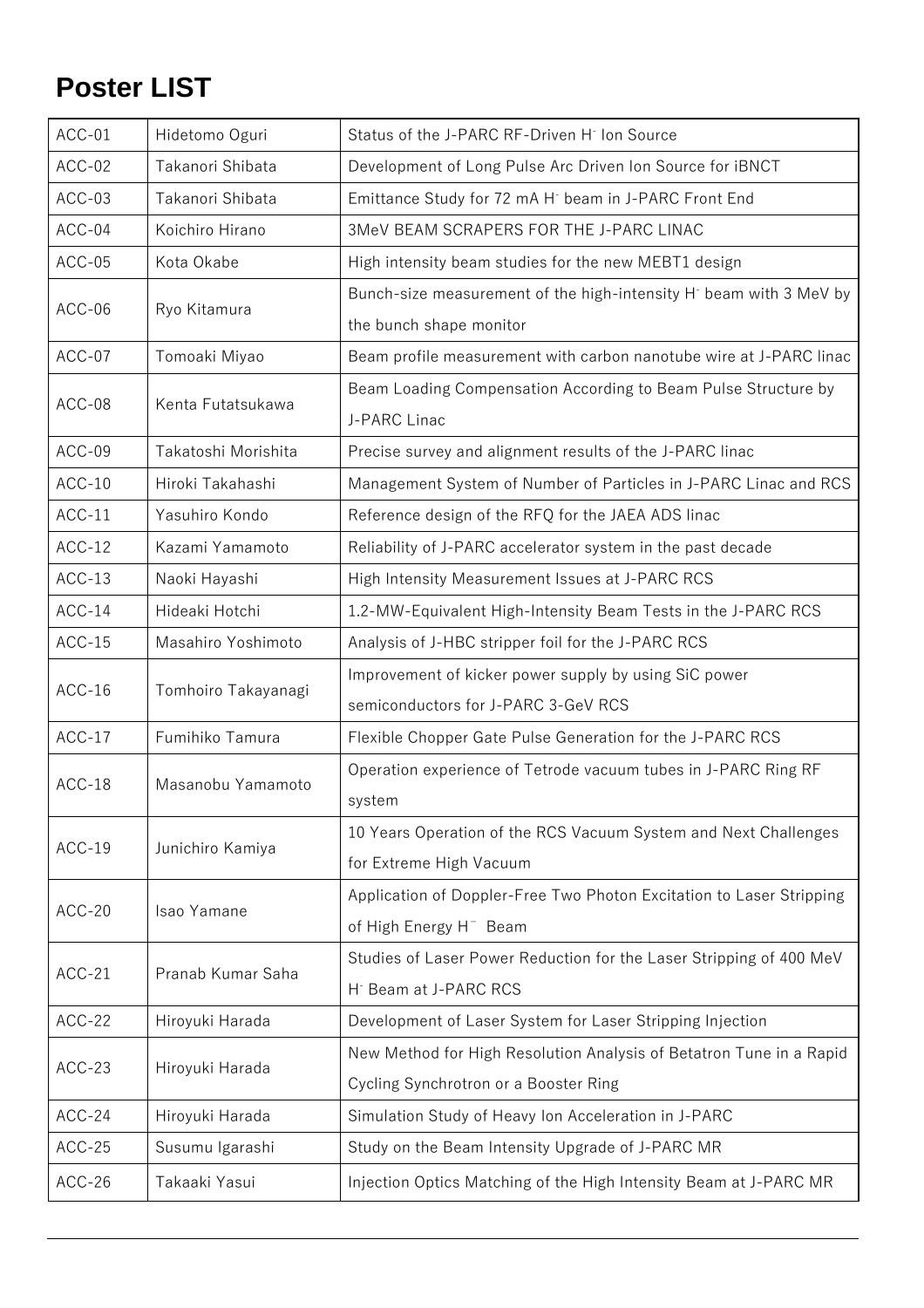| $ACC-27$ | Yasuyuki Sugiyama    | Simulation of phase-space offset injection with second harmonic RF   |
|----------|----------------------|----------------------------------------------------------------------|
|          |                      | for Longitudinal Emittance Blow-up in J-PARC MR                      |
| ACC-28   | Yuichi Morita        | Design of VHF system in J-PARC main ring                             |
| $ACC-29$ | Takeshi Toyama       | Beam Based Gain Calibration of BPMs with Large Transverse Size       |
|          |                      | <b>Beams</b>                                                         |
|          |                      | Operation Plan of a New 2-Dimensional Beam Profile Monitor Using     |
| $ACC-30$ | Yoichi Sato          | OTR and Fluorescence in J-PARC Main Ring                             |
|          | Yoshinori Hashimoto  | Development of Wide Dynamic-Range Beam Profile Monitor Using         |
| $ACC-31$ |                      | OTR and Fluorescence for Injected Beams in J-PARC Main Ring          |
|          |                      | Performance Evaluation of Multi-Ribbon Profile Monitor in J-PARC     |
| $ACC-32$ | Kiwamu Sato          | Main Ring Abort Line                                                 |
|          |                      | The Eddy Current Type Septum Magnets for upgrading of Fast           |
| $ACC-33$ | Tatsunobu Shibata    | Extraction in MR of J-PARC                                           |
|          |                      | The New High Filed Septum Magnets for upgrading of Fast Extraction   |
| $ACC-34$ | Tatsunobu Shibata    | in MR of J-PARC                                                      |
| $ACC-35$ | Masahito Tomizawa    | Initial tests for electrostatic septum using carbon nanotube wires   |
| $ACC-36$ | Tetsushi Shimogawa   | Proposal of a non-destructive device for slow extraction             |
|          |                      | Layer Short Circuits of Bending Electromagnets in the J-PARC 3-50BT  |
| $ACC-37$ | Junpei Takano        | and Main Ring                                                        |
| $ACC-38$ | Kotomi Kadowaki      | The Evaluation on Soundness of Magnets in 3-50BT Line                |
| ACC-39   | Masashi J. Shirakata | The Neutron and Gamma Impact on Devices with Iron Shield             |
|          | Bruce Yee Rendon     | Present Status of the R&D of the Superconducting Linac for the       |
| $ADS-01$ |                      | JAEA-ADS                                                             |
| $ADS-02$ | Gen Ariyoshi         | Measurement of liquid metal flows with electro-magnetic probe        |
|          | Hayato Takeshita     | Nuclide production cross sections of Ni and Zr irradiated with 0.4-, |
| $ADS-03$ |                      | 1.3-, 2.2-, and 3.0-GeV protons                                      |
|          |                      | Estimation of uncertainty in proton-induced spallation neutron       |
| ADS-04   | Hiroki Iwamoto       | multiplicities for Pb, W, Fe, and C targets                          |
|          |                      | Measurement of nuclide production cross section for natFe and natPb  |
| $ADS-05$ | Hiroki Matsuda       | irradiated with 0.4 - 3.0 GeV proton in J-PARC                       |
|          |                      | Remote Handling Technology for Lead-Bismuth Spallation Target        |
| $ADS-06$ | Hironari Obayashi    | System                                                               |
| ADS-07   | Jun Tamura           | RF Design of the Prototype Spoke Cavity for the JAEA-ADS Linac       |
| ADS-08   | Ryota Katano         | Applicability of linear combination method to ADS                    |
|          |                      | Measurement of displacement cross section for proton in the          |
| ADS-09   | Shin-ichiro Meigo    | kinematic energy range from 0.4 GeV to 3 GeV                         |
|          |                      |                                                                      |
| $ADS-10$ | Toshinobu Sasa       | 250kW LBE Spallation Target for ADS Development in J-PARC            |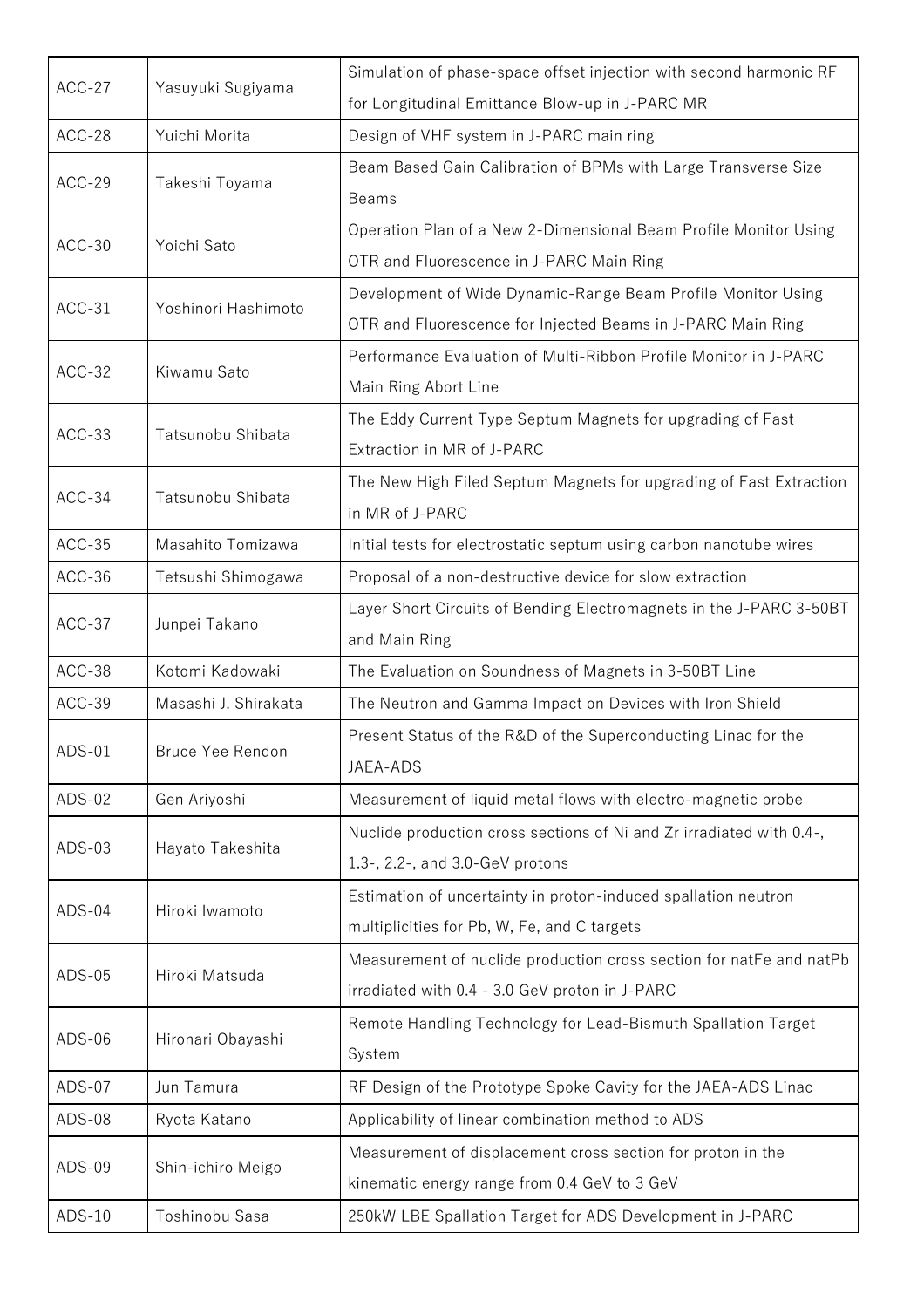| <b>MLF-001</b> | Itsuki Miyazaki  | Superconductivity in BalrSi <sub>2</sub> with noncentrosymmetric crystal structure            |
|----------------|------------------|-----------------------------------------------------------------------------------------------|
|                |                  | probed by Muon Spin Rotation                                                                  |
| <b>MLF-002</b> |                  | Neutron scattering study of frustrated spin system RBaFe <sub>4</sub> O <sub>7</sub> (R = Lu, |
|                | Kazuya Kamazawa  | Yb, Tm, Ho, Y) - What is the streak (column, continuum) inelastic                             |
|                |                  | scattering ?-                                                                                 |
| <b>MLF-003</b> | Miwako Takahashi | Phase transitions and atomic ordering in Cu-Pd-Fe ternary alloys                              |
| <b>MLF-004</b> |                  | Preparation of Thin Films of the Electron-Overdoped High-Tc Cuprates                          |
|                | Sangeun Park     | $La_{2-x}Ce_xCuO_4$ by PLD Using a Nd:YAG Laser                                               |
| <b>MLF-005</b> | Shinichi Itoh    | Dynamical studies in condensed matters on High Resolution Chopper                             |
|                |                  | Spectrometer (HRC) - 2nd phase of HRC project -                                               |
| <b>MLF-006</b> | Tadashi Adachi   | Ferromagnetic Fluctuations in Heavily Hole-Overdoped Bi-2201                                  |
|                |                  | Cuprates: Transport, Magnetic and $\mu$ SR Studies                                            |
|                |                  | $\mu$ SR Study of the Electronic States in the Electron-Underdoped                            |
| <b>MLF-007</b> | Yu Idei          | High-Tc Cuprates $Nd_{2-x}Ce_xCuO_4$                                                          |
|                |                  | Thin-Film Growth by the Pulsed-Laser Deposition and                                           |
| <b>MLF-008</b> | Yuma Kawai       | Superconducting Properties of Iron-Chalcogenide FeTe                                          |
| <b>MLF-009</b> | Cheng Tan        | Unusual slow magnetic fluctuations in $Sr_2Ir_{1-x}Rh_xO_4$                                   |
|                |                  | SANS study of crystallization and magnetic structure evolution of the                         |
| <b>MLF-010</b> | Chenyu LU        | soft-magnetic amorphous alloy                                                                 |
| <b>MLF-011</b> | Katsuaki Kodama  | Magnetic pair distribution function of spin-glass system $Mn_{0.5}Fe_{0.5}TiO_3$              |
|                | Kazuki Ohishi    | Small-Angle Neutron Scattering Study near Critical Field<br>at Low                            |
| MLF-012        |                  | Temperature in MnSi                                                                           |
|                | Kenichi Maruyama | Helimagnetism of Ba( $Fe_{1-x}Sc_x$ ) <sub>12</sub> O <sub>19</sub> studied by magnetization  |
| MLF-013        |                  | measurement and neutron diffraction                                                           |
| <b>MLF-014</b> | Maiko Kofu       | Neutron scattering study of a magnetic ionic liquid C4mimFeCl <sub>4</sub>                    |
|                | Masashi Hase     | A Possible Magnetic Structure of the Hexamer-Based<br>Haldane                                 |
| <b>MLF-015</b> |                  | Compound $K_2Cu_3O(SO_4)_3$                                                                   |
|                | Shinichiro Asai  | Inelastic Neutron Scattering Study on Breathing Pyrochlore                                    |
| <b>MLF-016</b> |                  | Antiferromagnet Ba <sub>3</sub> Yb <sub>2</sub> Zn <sub>5</sub> O <sub>11</sub>               |
|                |                  | In-situ neutron diffraction study of deformation induced phase                                |
| <b>MLF-017</b> | Haiyan He        | transformation in CoCrNi alloy at ultralow temperature                                        |
| <b>MLF-018</b> |                  | Microstructure Mapping of Sliced Japanese Sword by the Engineering                            |
|                | Kenichi Oikawa   | Diffractometer Takumi at J-PARC                                                               |
|                |                  | Influence of the solute concentration on twinning-detwinning process                          |
| MLF-019        | Kristian Mathis  | in Mg-Al alloys                                                                               |
|                |                  | Effect of Hydrogen Charging on Anisotropic Tensile Deformation                                |
| <b>MLF-020</b> | Pingguang Xu     | Behavior of High Strength Steel Plate                                                         |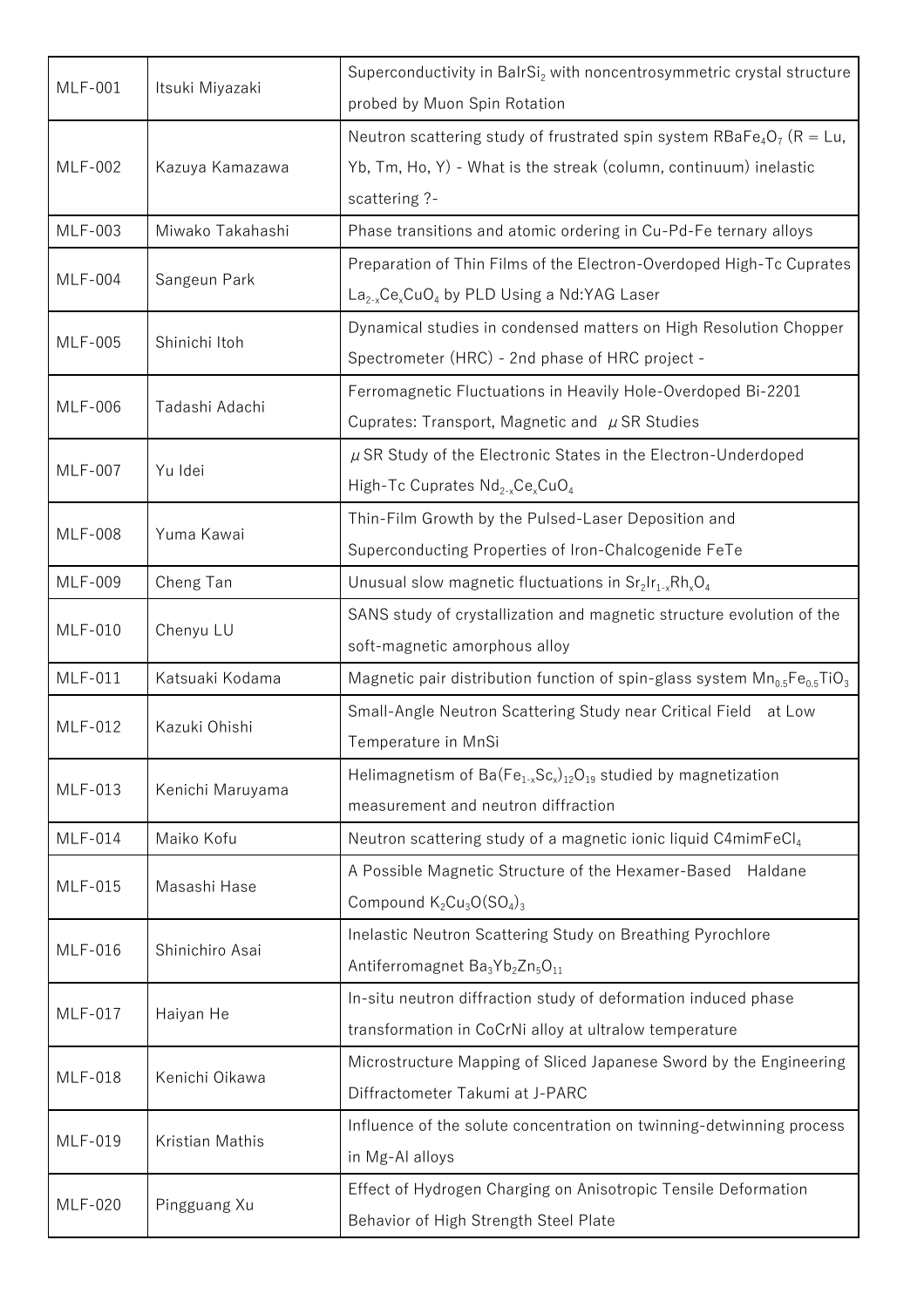| <b>MLF-021</b> | Satoshi Morooka    | Influence of Interstitial Elements on Micromechanical Properties in                                   |
|----------------|--------------------|-------------------------------------------------------------------------------------------------------|
|                |                    | Titanium Alloys Monitored by In-situ Neutron Diffraction                                              |
| <b>MLF-022</b> | Satoshi Morooka    | Small Angle Neutron Scattering and 3D-Atom Probe Tomography                                           |
|                |                    | Studies on the Formation of Carbon Clusters in a High-Ni-C Steel                                      |
| <b>MLF-023</b> | Muhammad Naeem     | Deformation pathways of CrMnFeCoNi high entropy alloy at 15K                                          |
| <b>MLF-024</b> |                    | Scientific Trends in Engineering Materials Diffractometer TAKUMI of                                   |
|                | Stefanus Harjo     | J-PARC                                                                                                |
|                |                    | Neutron Diffraction Mapping Measurement for Japanese Nails in the                                     |
| <b>MLF-025</b> | Takayuki Yamashita | Ancient and Present Days                                                                              |
|                |                    | Stress Partitioning Behavior of Duplex Alloys Consisting of BCC and                                   |
| <b>MLF-026</b> | Takayuki Yamashita | FCC Phases at Low Temperature                                                                         |
|                |                    | Insitu neutron diffraction measurement of yttria stabilized zirconia                                  |
| <b>MLF-027</b> | Takuro Kawasaki    | ceramics during uniaxial compression test                                                             |
|                |                    | Small Angle Neutron Scattering Study of Ni base Superalloys for                                       |
| <b>MLF-028</b> | Young-Soo Han      | <b>Thermal Power Plant</b>                                                                            |
|                |                    | Research progress in application of neutron technology to concrete                                    |
| MLF-029        | Yuhei Nishio       | engineering field using J-PARC facilities.                                                            |
| <b>MLF-030</b> | Daigo Setoyama     | Non-destructive 3D neutron imaging for power electronic module                                        |
| <b>MLF-031</b> | Munehiro Kubota    | Rheo-SANS study on thixotropic behavior of smectite suspensions                                       |
|                | Akinori Hoshikawa  | Automatic sample changer for in-situ observation during charging and                                  |
| <b>MLF-032</b> |                    | discharging process of battery                                                                        |
|                | Sho Sashida        | Analysis of Structural Change of V <sub>10</sub> Ti <sub>35</sub> Cr <sub>55</sub> Alloy Dependent on |
| <b>MLF-033</b> |                    | Hydrogen Absorption/Desorption Cycles by Neutron Scattering                                           |
| <b>MLF-034</b> | Yoshinori Ohmasa   | Dynamics of hydrogen cluster material Li6NbH <sub>11</sub>                                            |
|                | Akiko Nakao        | Development of absorption correction based on measured crystal                                        |
| <b>MLF-035</b> |                    | faces at SENJU                                                                                        |
|                | Hidetoshi Ohshita  | Development of an automatic measurement system for neutron                                            |
| <b>MLF-036</b> |                    | experiments (nDAQ)                                                                                    |
|                |                    | Position dependence of the scattered intensity in the TOF near                                        |
| <b>MLF-037</b> | Masato Matsuura    | <b>Backscattering Spectrometer DNA</b>                                                                |
| <b>MLF-038</b> | Ryoji Kiyanagi     | Quantitative analysis of heavy neutron absorbing material at SENJU                                    |
|                |                    | Refinement of partial structures of Ge-Se glasses including the                                       |
| MLF-039        | Shinya Hosokawa    | stiffness transition concentration range                                                              |
| <b>MLF-040</b> | Shinya Hosokawa    | Local- and intermediate-range atomic orders in Ga-Ge-S and                                            |
|                |                    | Ga-Ge-Se glasses                                                                                      |
|                |                    | Local- and intermediate-range atomic structures on room-                                              |
| <b>MLF-041</b> | Shinya Hosokawa    | temperature superionic-conducting Ag-GeSe <sub>3</sub> glasses                                        |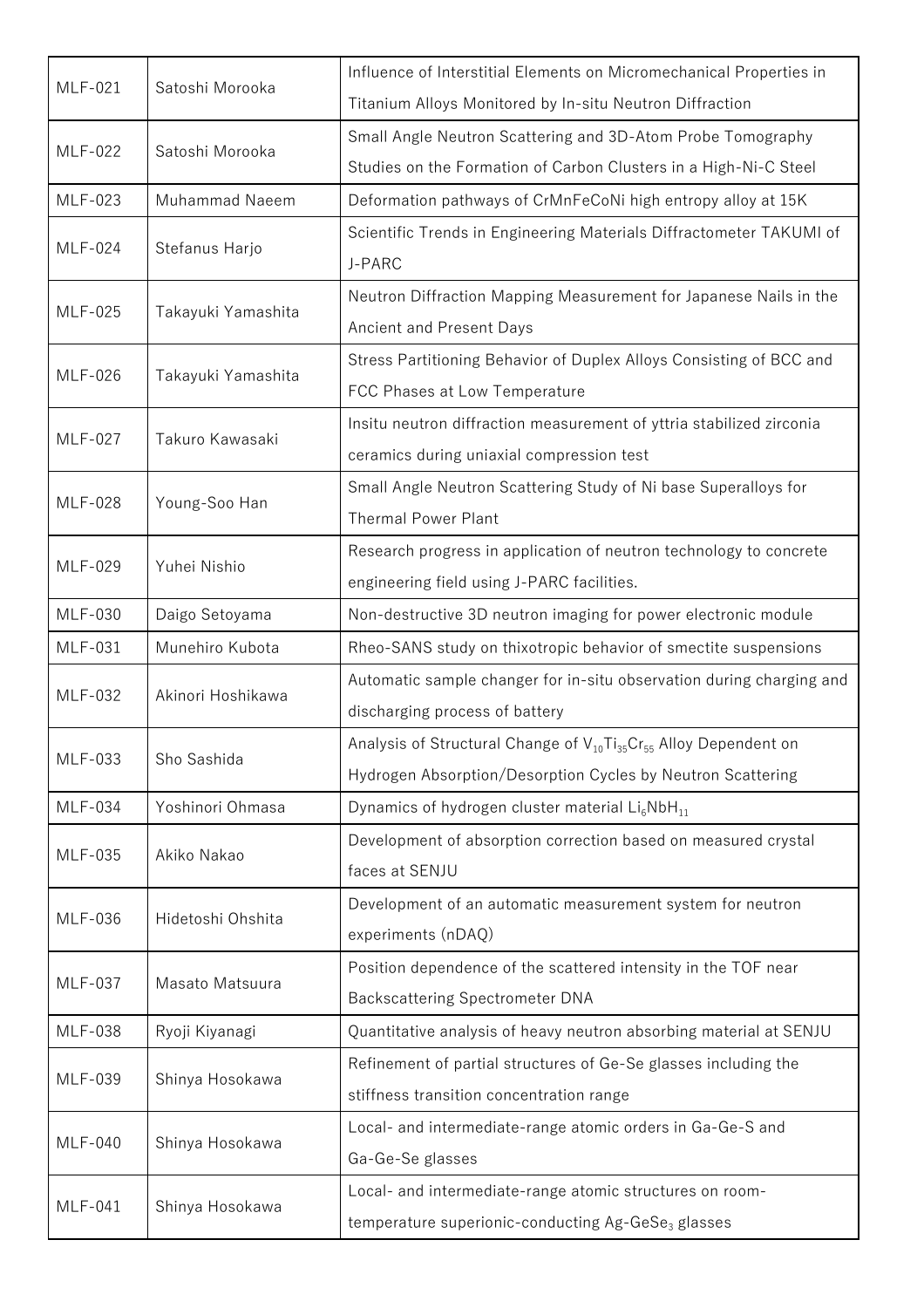| <b>MLF-042</b> | Tomohiro Seya      | Construction of KEK computer environment in J-PARC MLF and                  |
|----------------|--------------------|-----------------------------------------------------------------------------|
|                |                    | improvement & its evaluation of DAQ-Middleware                              |
| <b>MLF-043</b> | Yukinobu Kawakita  | Mode Distribution Analysis for Superionic Melt of Cul by Coherent           |
|                |                    | Quasielastic Neutron Scattering                                             |
| <b>MLF-044</b> | Kazuhiko Ninomiya  | Muonic X-ray identification of nuclear materials sealed in a box            |
|                |                    | Computed tomography with the $\mu$ NID event-type neutron imaging           |
| <b>MLF-045</b> | Joseph Don Parker  | detector at RADEN                                                           |
| <b>MLF-046</b> | Takenao Shinohara  | Development of energy-resolved neutron imaging at RADEN in J-PARC           |
|                |                    | <b>MLF</b>                                                                  |
| <b>MLF-047</b> | Yoshhiro Matsumoto | Computed tomography with the camera-type detector at RADEN                  |
|                |                    | Observation of Eu adsorption band in the CMPO/SiO <sub>2</sub> -P column by |
| <b>MLF-048</b> | Yasunori Miyazaki  | resonance neutron absorption spectroscopy                                   |
|                |                    | Imaging of neutron scattering information with wavelength-resolved          |
| <b>MLF-049</b> | Yoshichika Seki    | Talbot-Lau interferometer                                                   |
|                |                    | Feasibility study of PGAA for boride identification in simulated melted     |
| <b>MLF-050</b> | Yusuke Tsuchikawa  | core materials                                                              |
|                |                    | Visualization of the boron distribution in Core Material Melting and        |
| <b>MLF-051</b> | Yuta Abe           | Relocation specimen by neutron energy resolving method                      |
| <b>MLF-052</b> | Hiroshi Abe        | Nano-confined Water in Ionic Liquid                                         |
| <b>MLF-053</b> | Koichiro Hori      | Formation Process of Bounded Rubber Layer on Silica Filler Surfaces         |
|                | Fumitoshi Kaneko   | Development of Simultaneous Measurement System of Wide-Q Range              |
| <b>MLF-054</b> |                    | Neutron Scattering Combined with Polarized FTIR Spectroscopy                |
|                | Fumiya Nemoto      | Installation of Rheometer on BL16 SOFIA at MLF J-PARC and Effect of         |
| <b>MLF-055</b> |                    | Shear Flow on Crystallization of Chocolate                                  |
|                | Hiroki Iwase       | Rheo-SANS study on shear thinning observed in oligomeric cationic           |
| <b>MLF-056</b> |                    | surfactant solutions                                                        |
|                | Junya Kobayashi    | Structural Analysis of microemulsion formed from polymer surfactant         |
| <b>MLF-057</b> |                    | polyglycerol esters in manufacturing process                                |
|                | Masaru Nakada      | Structure and Dynamics of Intermediate Water on Polyvinyl                   |
| <b>MLF-058</b> |                    | Pyrrolidone Surface                                                         |
|                |                    | Thermal stability and interfacial segregation for polymer thin films        |
| <b>MLF-059</b> | Miyu Iguchi        | blended with a homologue having different tacticity                         |
| <b>MLF-060</b> |                    | Adsorbed Polymer Effects on Particle Dispersion in Polymeric Matrix         |
|                | Naoya Torikai      | Examined by SANS                                                            |
|                |                    | Water dynamics of double network polymers in a primally hierarchical        |
| <b>MLF-061</b> | Taiki Tominaga     | structure                                                                   |
| <b>MLF-062</b> | Takeshi Yamada     | Commissioning for QENS experiments at pressures of up to 200MPa             |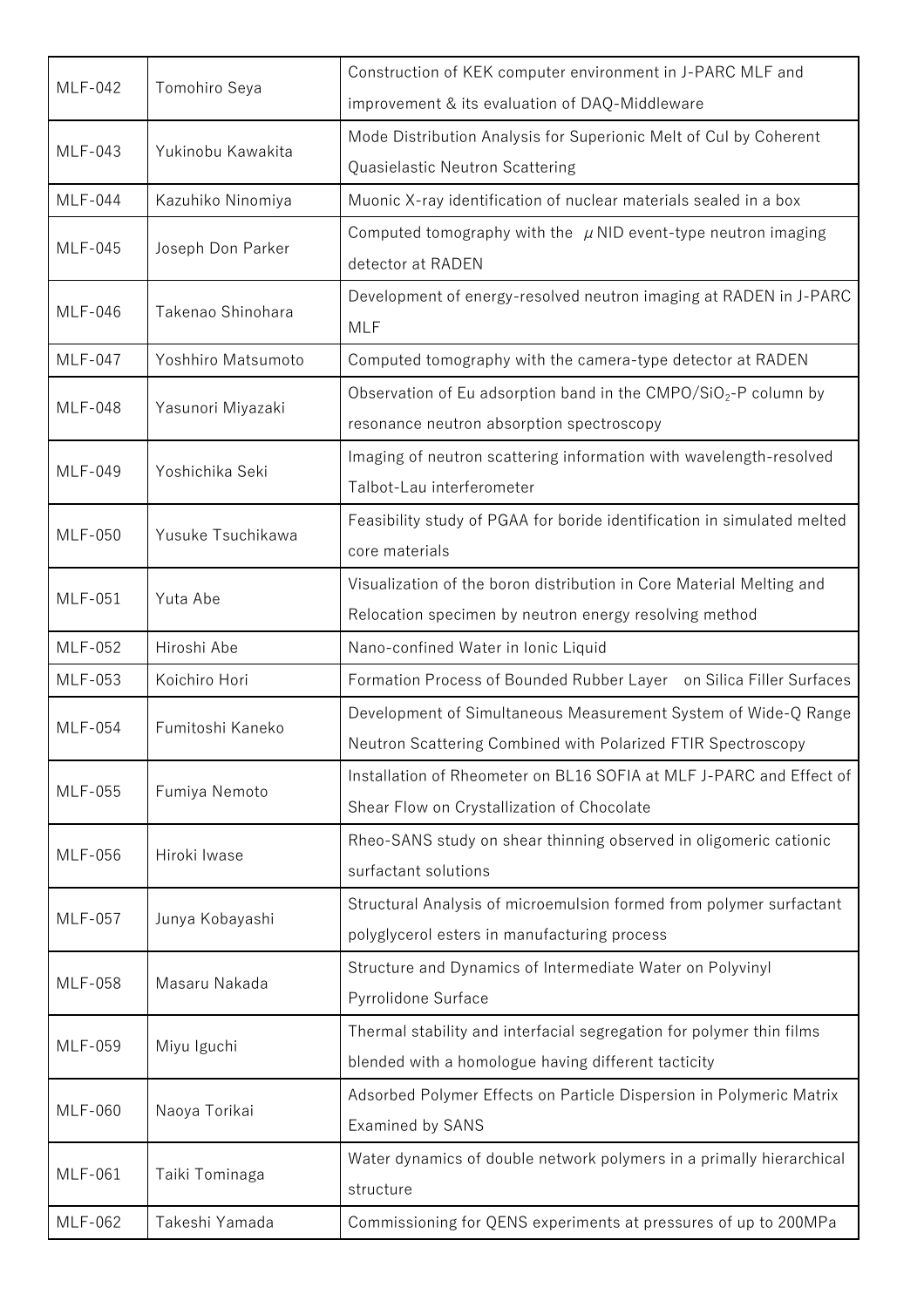| <b>MLF-063</b> | Takeshi Yamada     | In situ Quasi Elastic Neutron Scattering of Nafion Membrane with      |
|----------------|--------------------|-----------------------------------------------------------------------|
|                |                    | Water Vapor Pressure Control System                                   |
| <b>MLF-064</b> | Tatsuya Kikuchi    | Dynamics on High- and Low-cis Polybutadienes in Solid and Rubber      |
|                |                    | Phases by Mode Distribution Analysis of QENS                          |
| <b>MLF-065</b> | Yukinobu Kawakita  | Quartz Cell for Backscattering Spectrometer                           |
| <b>MLF-066</b> | Mitsuhiro Hirai    | Structures of Protein and Membrane in Small-Molecular Crowding        |
|                |                    | and/or Mimic-Cell Crowing Environments                                |
|                |                    | Effect of Trehalose on Protein Structure Stability and its Solvation  |
| <b>MLF-067</b> | Satoshi Ajito      | Clarified by Using Neutron Scattering                                 |
| <b>MLF-068</b> | Kazuhiro Akutsu    | Deuteration of Ionic Liquids and Nano-Structure Study on the          |
|                |                    | Interface of Ionic Liquid and Silicon Electrode                       |
| <b>MLF-069</b> | Ryoya Takakura     | <b>Stability Studies of Deuterated Compounds</b>                      |
| <b>MLF-070</b> | Hiroaki Natori     | Ultra-slow negative muon beam development in J-PARC                   |
|                |                    | Development and applications of a 3He spin filter for utilization of  |
| <b>MLF-071</b> | Takuya Okudaira    | polarized neutrons                                                    |
|                |                    | Small-angle neutron scattering study for TOF-MIEZE spectrometer       |
| <b>MLF-072</b> | Fumiaki Funama     | with ellipsoidal neutron focusing mirrors                             |
| <b>MLF-073</b> |                    | The Neutron Spin Echo Spectrometers at J-PARC MLF "BL06 VIN           |
|                | Hitoshi Endo       | ROSE"                                                                 |
| <b>MLF-074</b> | Johanna K. Jochum  | MIEZE spectroscopy of liquid water                                    |
| <b>MLF-075</b> | Jun Sugiyama       | Internal magnetic field in LiMnPO <sub>4</sub> detected with $\mu$ SR |
| <b>MLF-076</b> | Kenji Nakajima     | Recent status of a cold neutron disk chopper spectrometer             |
|                |                    | AMATERAS                                                              |
| <b>MLF-077</b> | Kosuke Hiroi       | Magnetic lens system for focusing-geometry small-angle neutron        |
|                |                    | scattering at MLF BL15 TAIKAN                                         |
|                | Norifumi L. Yamada | Design for Multi Incident-Angle Neutron Reflectometry at SOFIA        |
| <b>MLF-078</b> |                    | reflectometer                                                         |
| <b>MLF-079</b> | Ryoichi Kajimoto   | Time-of-Flight Direct-Geometry Neutron Spectrometer 4SEASONS at       |
|                |                    | J-PARC                                                                |
|                |                    | Efficiency Calibration of 3He Detectors of the Direct-Geometry        |
| <b>MLF-080</b> | Ryoichi Kajimoto   | Neutron Spectrometer 4SEASONS by Utilizing the Pulse Height           |
|                |                    | Distributions                                                         |
| <b>MLF-081</b> | Setsuo Sato        | Development of Neutron Intensity Monitors                             |
| <b>MLF-082</b> | Shin-ichi TAKATA   | In-situ Small and Wide Angle Neutron Scattering Study on Ion          |
|                |                    | Exchange Membranes using a Humidity Cell at BL15 TAIKAN               |
| <b>MLF-083</b> | Sohei Imajo        | Ultracold Neutron Time Focusing Experiment and Performance            |
|                |                    | Evaluation of an Improved UCN Rebuncher at J-PRAC/MLF                 |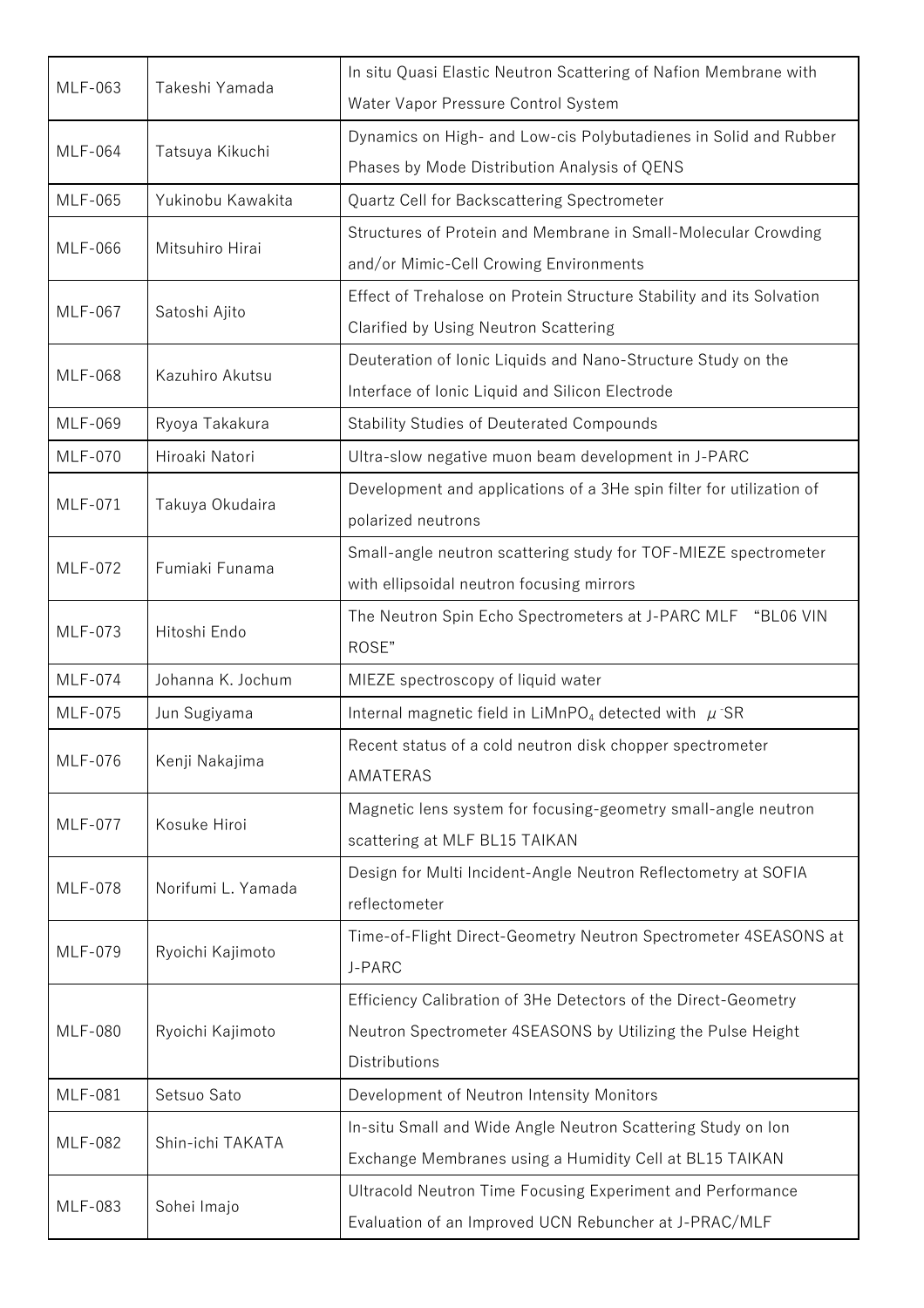| <b>MLF-084</b> | Tatsuro Oda         | Current status and perspective of the MIEZE spin echo spectrometer<br>of BL06 at J-PARC MLF        |
|----------------|---------------------|----------------------------------------------------------------------------------------------------|
| <b>MLF-085</b> | Kaoru Shibata       | Dynamics of Optic Modes in the AlPdMn icosahedral phase                                            |
| <b>MLF-086</b> | Masahiro Hino       | Towards larger-m polarizing neutron supermirror                                                    |
|                |                     | Developmet of a high power laser system for 3He neutron spin filter at                             |
| <b>MLF-087</b> | Hirotoshi Hayashida | J-PARC                                                                                             |
| <b>MLF-088</b> | Ryuji Maruyama      | Recent progress in the development of neutron polarizing supermirror<br>at J-PARC                  |
| <b>MLF-089</b> | Kaoru Sakasai       | Current Status of Gas-based Detectors and Scintillator Detectors at<br>BL17 and BL18 of J-PARC MLF |
| <b>MLF-090</b> | Kazuhiko Ikeuchi    | Signals from hydrogen-free glue CYTOP                                                              |
|                |                     | Complementary Use of Versatile Compact Neutron Diffractometer on                                   |
| <b>MLF-091</b> | Kazuhiro Mori       | B-3 beam port of Kyoto University Research Reactor (KUR) and                                       |
|                |                     | Neutron Diffractometers at J-PARC MLF                                                              |
| <b>MLF-092</b> | Koji Munakata       | Development of high pressure apparatus at single crystal neutron                                   |
|                |                     | diffractometer SENJU                                                                               |
| <b>MLF-093</b> | Mayu Tsunoda        | Performance of a radial collimator for high intensity total                                        |
|                |                     | diffractometer, NOVA                                                                               |
| <b>MLF-094</b> | Nicolas R. de Souza | EMU - high-resolution neutron backscattering spectroscopy at ANSTO                                 |
| <b>MLF-095</b> | Soshi Takeshita     | Effective Shielding for radiation derived from negative muon                                       |
| <b>MLF-096</b> | Taiki Tominaga      | Corrosion effect of aluminum-based containers for neutron studies                                  |
|                |                     | with aqueous samples under low temperature                                                         |
| <b>MLF-097</b> | Taiki Tominaga      | Position Encoded Automatic Cell Elevator for BL02, J-PARC MLF                                      |
| <b>MLF-098</b> | Takashi Ohhara      | The latest status of a TOF single crystal neutron diffractometer SENJU<br>at J-PARC                |
|                | Takashi Saito       | Development of Special Environments for Neutron Powder                                             |
| <b>MLF-099</b> |                     | Diffractometer SPICA in J-PARC                                                                     |
|                |                     | A neutron depolarization measurement of a single crystal Fe by using a                             |
| <b>MLF-100</b> | Takayuki Oku        | <sup>3</sup> He neutron spin filter and magnetic super-mirrors                                     |
|                |                     | A Two-Dimensional Scintillation Neutron Detector For Takumi                                        |
| <b>MLF-101</b> | Tatsuya Nakamura    | Diffractometer in J-PARC MLF                                                                       |
| <b>MLF-102</b> | Tetsuya Yokoo       | The New Spectrometer in MLF, POLANO                                                                |
|                | Toshiaki Morikawa   | Sample environment of the small and wide angle neutron scattering                                  |
| <b>MLF-103</b> |                     | instrument of BL15 (TAIKAN)                                                                        |
| <b>MLF-104</b> | Takeshi Nakatani    | Trigger distribution system for neutron instruments in Materials and                               |
|                |                     | Life Science Experimental Facility at J-PARC                                                       |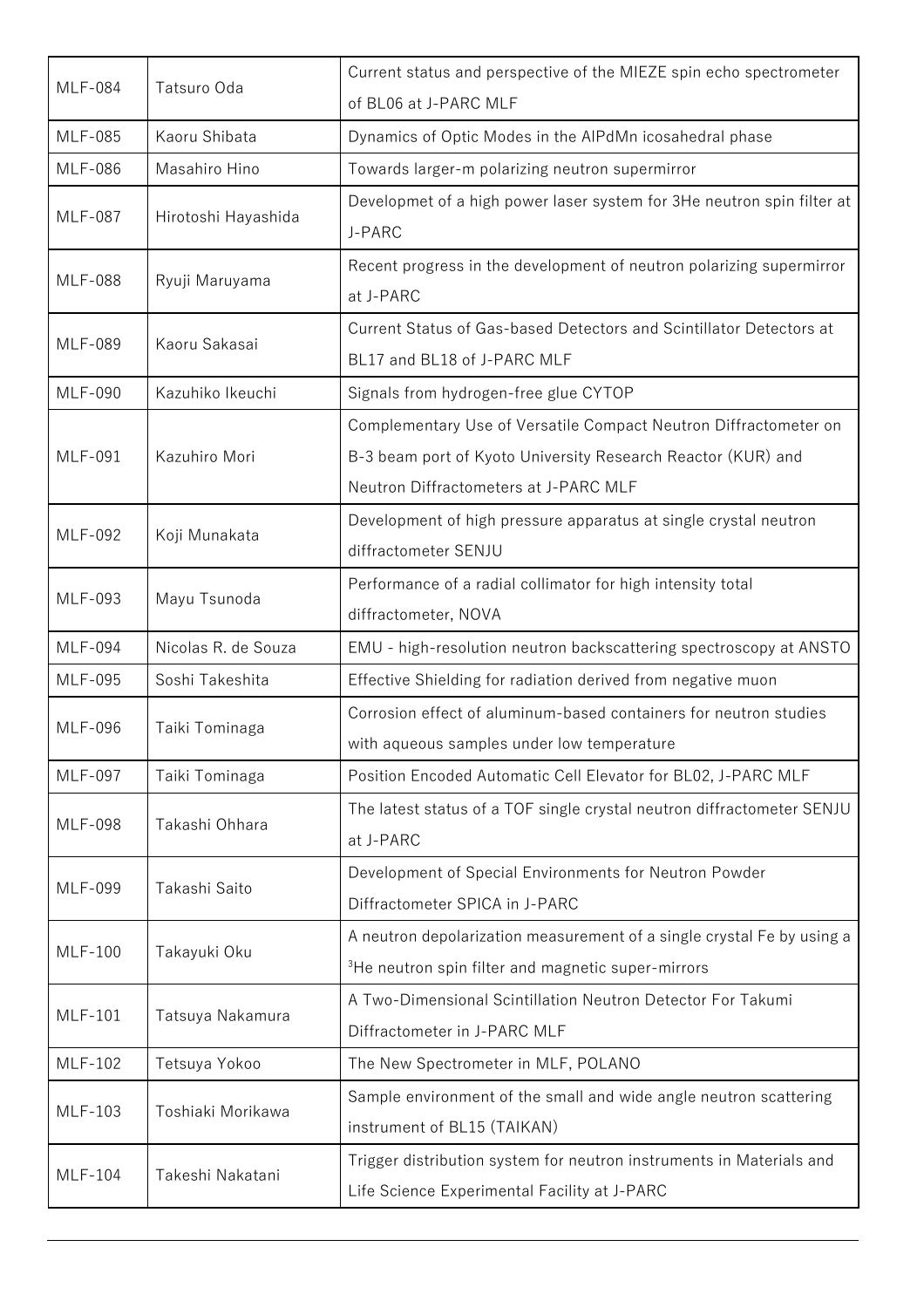| <b>MLF-105</b> | Kenji Sakai             | Upgrade History and Present Status of General Control System for                           |
|----------------|-------------------------|--------------------------------------------------------------------------------------------|
|                |                         | Materials and Life Science Experimental Facility at J-PARC                                 |
| <b>MLF-106</b> | Masahide Harada         | Periodic level measurements of Materials and Life science                                  |
|                |                         | experimental Facility in J-PARC                                                            |
| <b>MLF-107</b> | Masahide Harada         | Radioactivity monitoring system for the mercury system in J-PARC and                       |
|                |                         | its operation experiences                                                                  |
| <b>MLF-108</b> | Otilia-Ara Culicov      | FLNP JINR user program for neutron scattering investigations at IBR-2                      |
|                |                         | reactor                                                                                    |
| <b>MLF-109</b> | Yoshifumi Sakaguchi     | Recent development of the sample environment for light irradiation                         |
|                |                         | experiments at the MLF                                                                     |
| <b>MLF-110</b> | Yukihiko Kawamura       | Development of laser heating apparatuses for polarized SANS                                |
|                |                         | experiment under high magnetic fled                                                        |
| MLFPN-01       | Shun Seo                | Precise measurement of muonium hyperfine structure using Kr-He                             |
|                |                         | mixture gas                                                                                |
| MLFPN-02       | Aleksandr Vladimirovich | Track Finding with TMVA package muon g-2/EDM                                               |
|                | Semenov                 |                                                                                            |
| MLFPN-03       | Kenji Sakai             | Study of neutron-nuclear spin correlation term with a polarized xenon                      |
|                |                         | target                                                                                     |
| MLFPN-04       | Kodai Yano              | Precise Neutron Lifetime Measurement: An integration test with a                           |
|                |                         | Gaseous Detector and a Solenoidal Magnet                                                   |
|                | Kohei Ishizaki          | The crystal growth of $LaAlO3$ by IR-FZ and the development status of                      |
| MLFPN-05       |                         | the 139La DNP target for the T-violation search in the neutron                             |
|                |                         | resonant capture of 139La                                                                  |
| MLFPN-06       | Masayuki Hiromoto       | Proof-of-principle experiment for study of new intermediate range                          |
| MLFPN-07       | Nana Yamamoto           | Development of Pulsed Neutron Interferometer                                               |
| MLFPN-08       | Naritoshi Kawamura      | A new approach for Mu-antiMu conversion search                                             |
| MLFPN-09       | Seiso Fukumura          | Development of forward detector for measurement of muonium                                 |
|                |                         | hyperfine structure in high magnetic field at J-PARC                                       |
| MLFPN-10       | Takahiko Masuda         | Laser spectroscopy of the 1S-2S transition in muonium at J-PARC,                           |
|                |                         | <b>MUSE</b>                                                                                |
| MLFPN-11       | Takuya Okudaira         | Angular distribution of $\gamma$ -rays from $^{139}$ La+n to excited states of $^{140}$ La |
| MLFPN-12       |                         | Development of magnetic field measurement system for muonium                               |
|                | Toya Tanaka             | hyperfine structure spectroscopy with high magnetic field                                  |
| <b>PN-01</b>   | Hisataka Yoshida        | Study of gas-gain saturation and cross-talk effect by low-energy                           |
|                |                         | protons with a test chamber for the COMET-CDC                                              |
| <b>PN-02</b>   | Kazuki Ueno             | Status on the StrECal system for COMET Phase-I                                             |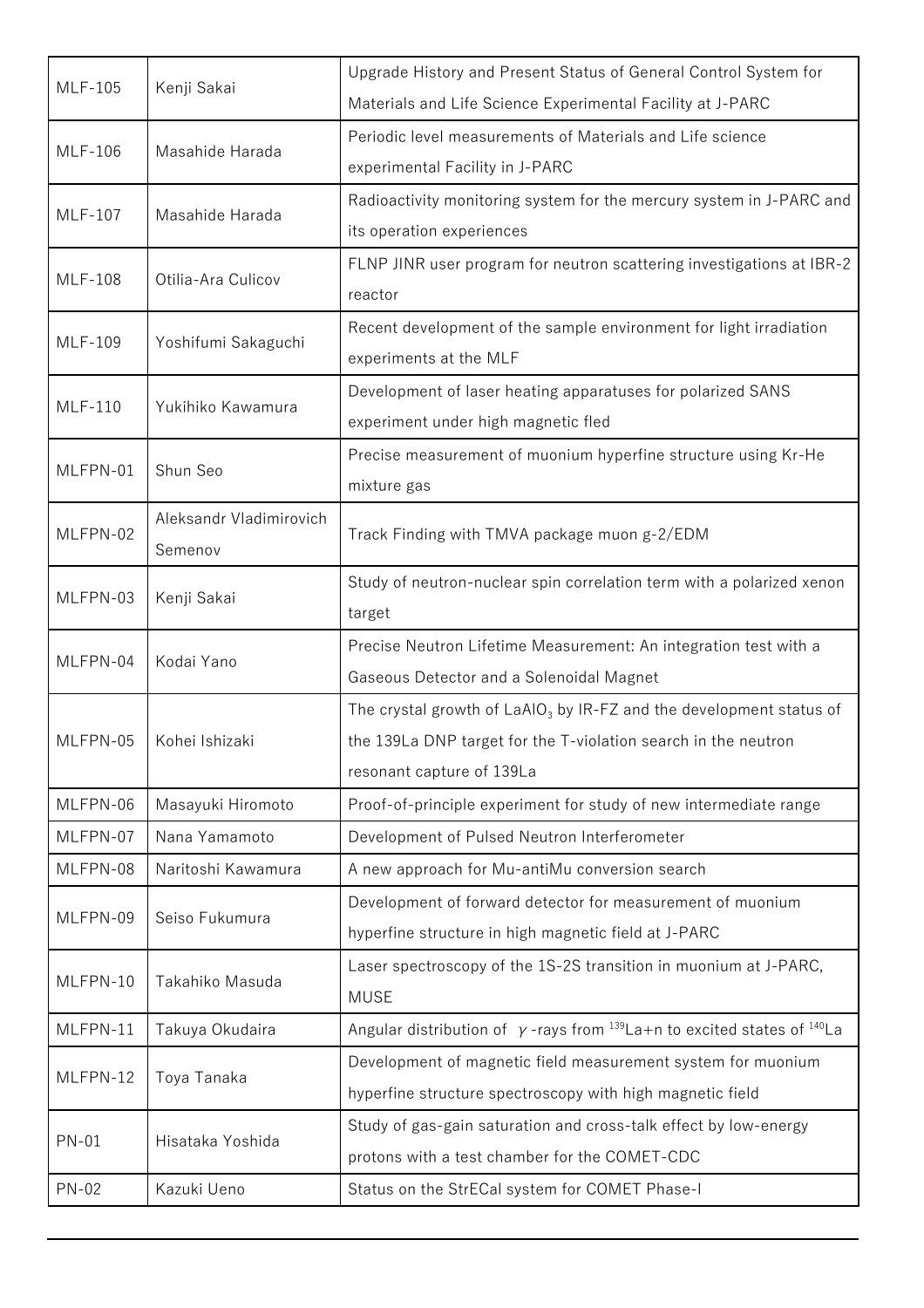| <b>PN-03</b> | Yohei Nakatsugawa        | Development of a Cylindrical Drift Chamber for the COMET Phase-I<br>Experiment                                   |
|--------------|--------------------------|------------------------------------------------------------------------------------------------------------------|
| <b>PN-04</b> | Yoshinori Fukao          | Irradiation Test of Scintillating and Clear Optical Fibers                                                       |
| <b>PN-05</b> | Youichi Igarashi         | A cost-effective network configuration of data taking for COMET<br>phase-l                                       |
| <b>PN-06</b> | Ce Zhang                 | Simulation Study for the Laser Ionization of Muonium by 1S-2S<br>Excitation at J-PARC                            |
| <b>PN-07</b> | Daisuke Nomura           | Status of Standard Model prediction for muon g-2                                                                 |
| <b>PN-08</b> | Hiromasa Yasuda          | Development of the Spin Flip Analysis for the J-PARC Muon g-2/EDM<br>Experiment                                  |
| <b>PN-09</b> | Hiromi linuma            | Design works of the 3-D Spiral injection beam for the muon g-2 and<br>EDM experiment at J-PARC                   |
| <b>PN-10</b> | Kazuhito Suzuki          | Development of the muonium production target for the muon g-2/EDM<br>experiment at J-PARC                        |
| <b>PN-11</b> | Mai Yotsuzuka            | Simulation of the Beam Commissioning Method for a Muon APF<br>IH-DTL in the J-PARC Muon $g - 2/EDM$ Experiment   |
| <b>PN-12</b> | Muhammad Abdul<br>Rehman | Demonstration of Novel Spiral Injection Scheme                                                                   |
| $PN-13$      | Rie Murayama             | Radiation tolerance of LYSO crystal for the COMET experiment                                                     |
| <b>PN-14</b> | Takahiro Ushizawa        | Test of heat transportation on readout board for positron detector in<br>J-PARC muon g-2/EDM experiment          |
| <b>PN-15</b> | Yuga Nakazawa            | Multipacting simulations of coaxial coupler for IH-DTL prototype in<br>muon accelerator                          |
| <b>PN-16</b> | Yusuke Takeuchi          | Error Studies for Muon Linac in the Muon g-2/EDM Experiment at<br>J-PARC                                         |
| <b>PN-17</b> | Zhanibek Omarov          | 3-D Injection Simulation Study for the Muon g-2/EDM experiment at<br>J-PARC                                      |
| <b>PN-18</b> | Qin-Tao Song             | Gravitational form factors of hadrons by hadron tomography                                                       |
| <b>PN-19</b> | Qin-Tao Song             | Gluon transversity distribution in proton-deuteron collisions                                                    |
| <b>PN-20</b> | Ting Sam Wong            | Test of a small prototype chamber of the COMET Cylindrical Drift<br>Chamber                                      |
| <b>PN-21</b> | Tsutomu Fukuda           | Status and future prospect of the NINJA experiment                                                               |
| <b>PN-22</b> | Ryo Okada                | Research for hadron production distribution to reduce<br>the<br>uncertainty on J-PARC neutrino beams             |
| <b>PN-23</b> | Shintaro Ito             | Search for Heavy Neutrinos in $\pi^+$ -> $\mu^+$ $\nu$ <sub>µ</sub> Decay                                        |
| <b>PN-24</b> | Yota Hino                | Detector Construction Status: Production and Properties of the Acrylic<br>Vessel for the JSNS2 Neutrino Detector |